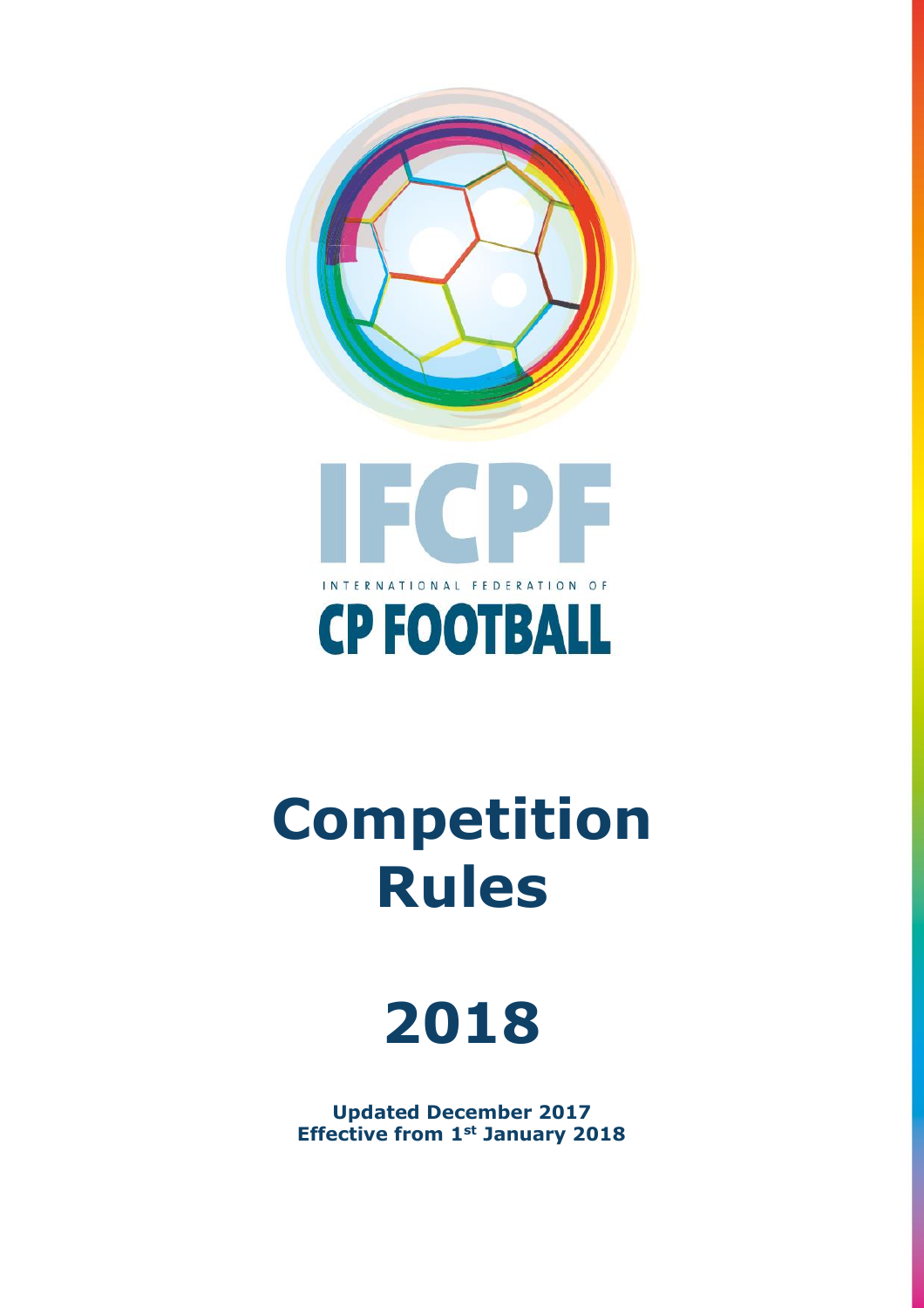

pare football

## **Introduction**

This document states the IFCPF Competition Rules which are applicable in all IFCPF sanctioned tournaments for CP Football. The IFCPF Competition Rules should be read in conjunction with the current issue of the IFCPF Modifications to the Laws of the Game.

All matches must be played in accordance with the current IFCPF Modifications to the Laws of the Game which are available at [www.ifcpf.com](http://www.ifcpf.com/)

Subject to the agreement of the national football association concerned, and provided the principles of these Laws are maintained, the Laws may be modified in their application for matches for players of under 16 years of age, for women footballers and for veteran footballers (over 35 years of age) in any or all of the following ways:

- number of players i.e. use of small-sided formats
- size of the field of play
- size, weight and material of the ball
- width between the goalposts and height of the crossbar from the ground
- duration of the two (2) (equal) halves of the game (and two (2) equal halves of extra time)
- the use of return substitutions
- the use of temporary dismissals (sin bins) for some/all cautions (YCs)

**For further guidance please visit** [www.ifcpf.com](http://www.ifcpf.com/) **or contact the International Federation of CP Football** [info@ifcpf.com](mailto:info@ifcpf.com)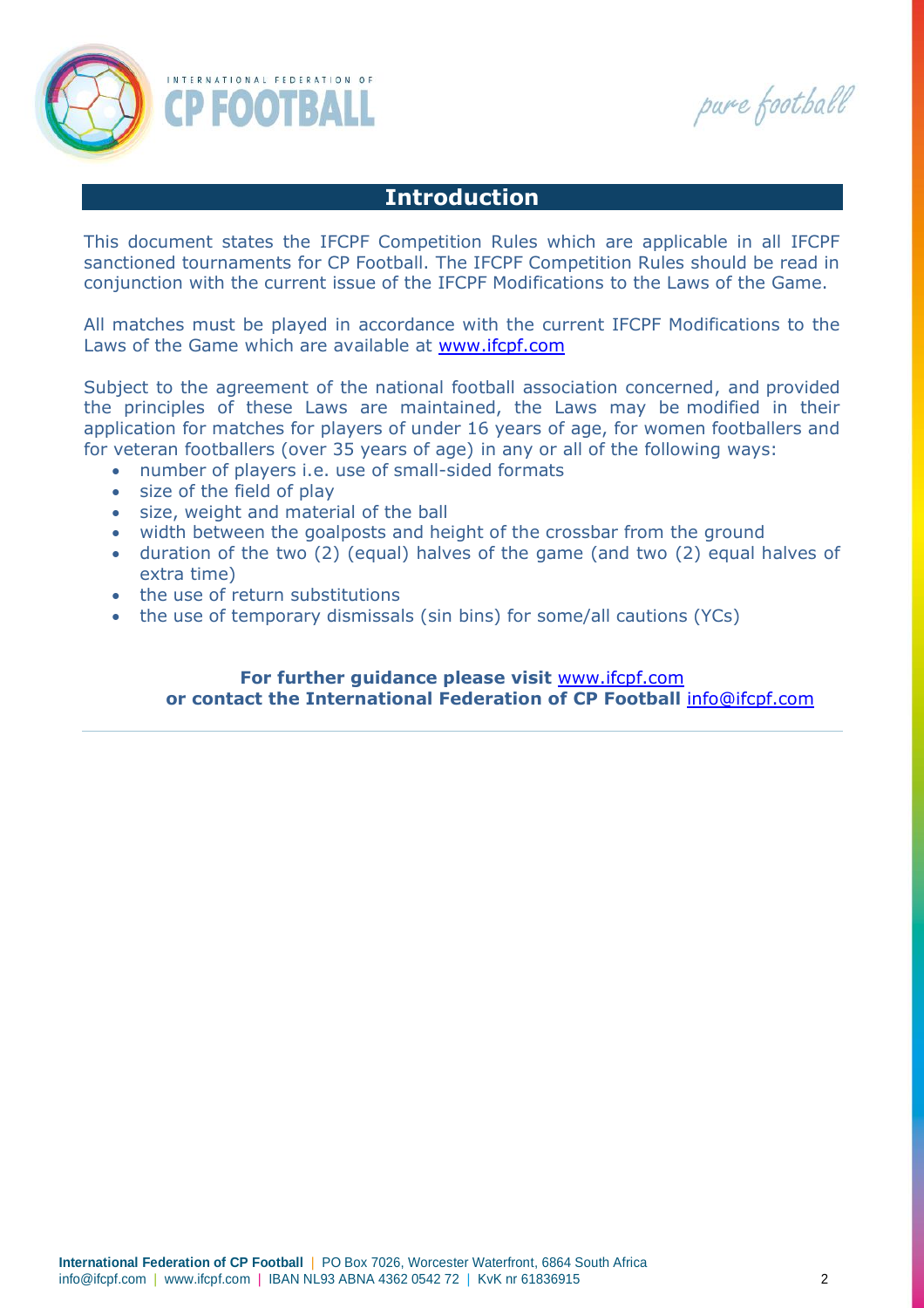

pure football

# **1. Team Entry**

#### **Teams:**

- All competing countries must be members of IFCPF in good standing, including up-to-date membership paid in full.
- Only one team shall be permitted from any country to participate in any tournament.
- All competing countries must have paid the Tournament Entry Fee and other associated costs of entering the tournament in full prior to the first day of competition.

# **2. Eligibility**

#### **Age:**

Players must be 15 years of age on the first day on  $1<sup>st</sup>$  January in the tournament year.

## **Under 19 Competition:**

- In Under 19 competition players must be 14 years of age on  $1<sup>st</sup>$  January in the competition year and under 19 years of age on  $1<sup>st</sup>$  January in the competition year.
- In Under 19 competition a team can enter three players under 21 years of age on 1<sup>st</sup> January in the competition year.
- During Under 19 competition, teams are only permitted to field a maximum of two (2) over-aged players at one time. If an over-aged player is dismissed, it is not allowed to replace the player with another over-aged player.

## **Gender:**

• To support the development of CP Football opportunities for female players, mixed gender participation is allowed in all IFCPF sanctioned competition at Participation and Development level.

At World and Regional level (Paralympic Games, World Championships, World Cup and Regional Championships) all competition shall be separate for male and female players. The same rules also apply for Under 19 competition.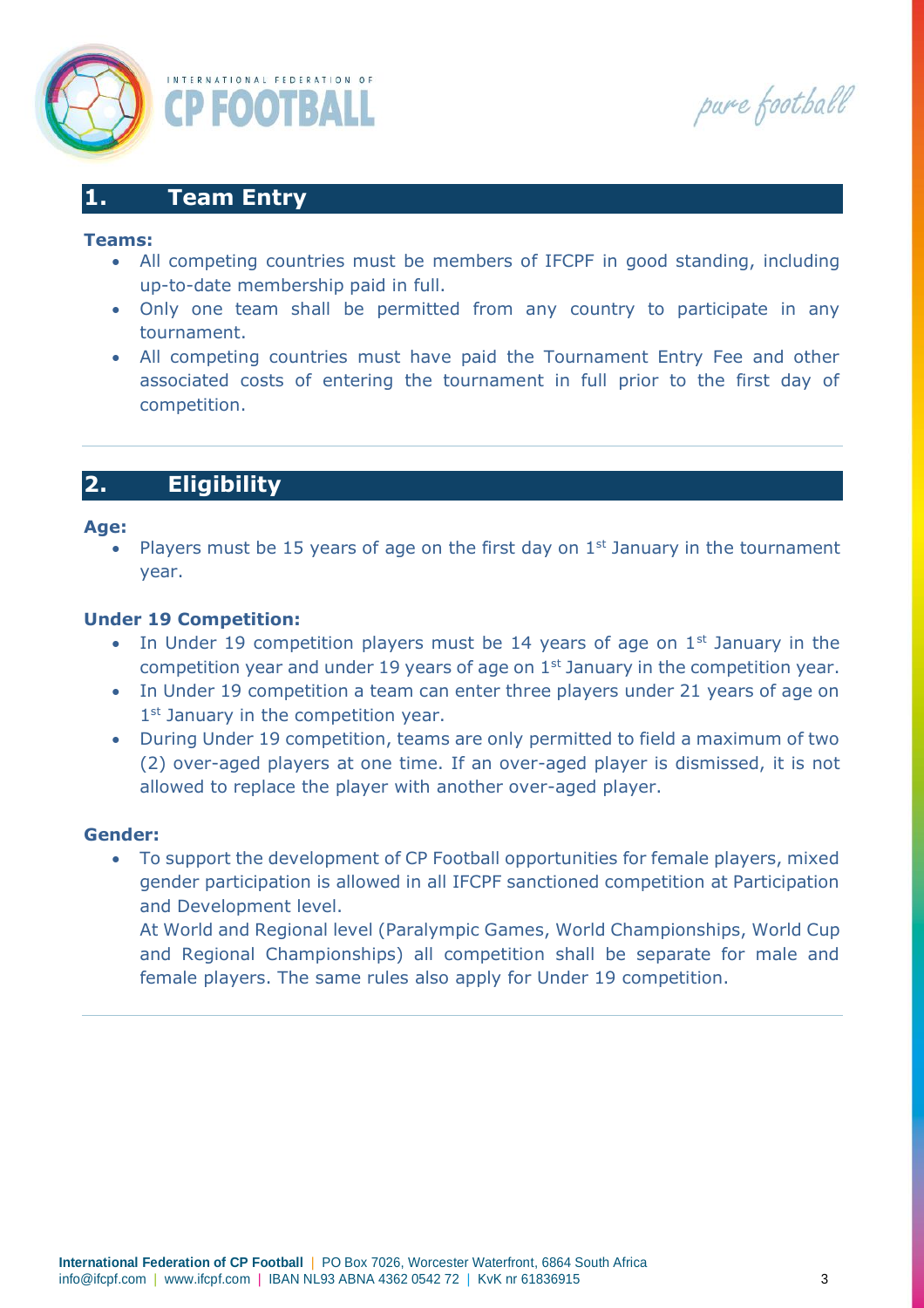

pure football

# **3. Classification**

Players must have an eligible impairment and meet the respective Minimum Impairment Criteria (MIC) to be eligible for CP Football competition, in accordance with the current IFCPF Classification Rules and Regulations.

Each team must field at least one (1) class FT1 player on the field of play at all times during a game, or the team will play with one (1) less player. Each team may have a maximum of one (1) class FT3 player on the field of play at all times during a game.

If the class FT3 player is dismissed, it is not allowed to replace a player in the field of play for a class FT3 player.

The 4<sup>th</sup> official (where appointed) shall make checks during substitutions that each team meets the criteria above. Final and full responsibility is, however, on the team management to ensure this rule is fully adhered to at all times.

# **4. Athlete Nationality Policy**

Please see IFCPF Athlete Nationality Policy, available at [www.ifcpf.com](http://www.ifcpf.com/)

## **5. Team Competition**

At all IFCPF sanctioned tournaments, the tournament officially begins on the first day of classification. All teams must arrive by the  $1<sup>st</sup>$  day of the tournament, unless officially communicated by IFCPF.

#### **Timeline:**

• Eight (8) weeks before the start of an IFCPF sanctioned tournament, countries must provide a provisional start list, known as the 'Long List', with a maximum of 28 players.

The Long List must be sent to aholland@ifcpf.com

- Countries must submit a Medical Diagnostics Form (MDF) to IFCPF (Annex 2 of the IFCPF Classification Rules and Regulations), upon completing the registration of an Athlete. The MDF must be received eight (8) weeks prior to the beginning of the Athlete's first international classification, that is, players with New (N) status or those in Review (R) or Review with Fixed Date (RFD) that did not provide the MDF in previous competitions. MDF forms must be sent to aholland@ifcpf.com
- Four (4) weeks before the start of an IFCPF sanctioned international tournament, countries must provide a final start list, known as the 'Final List', with a maximum of 14 players. These players must be chosen from the Long List previously submitted. Only players on the Final List that is approved at the start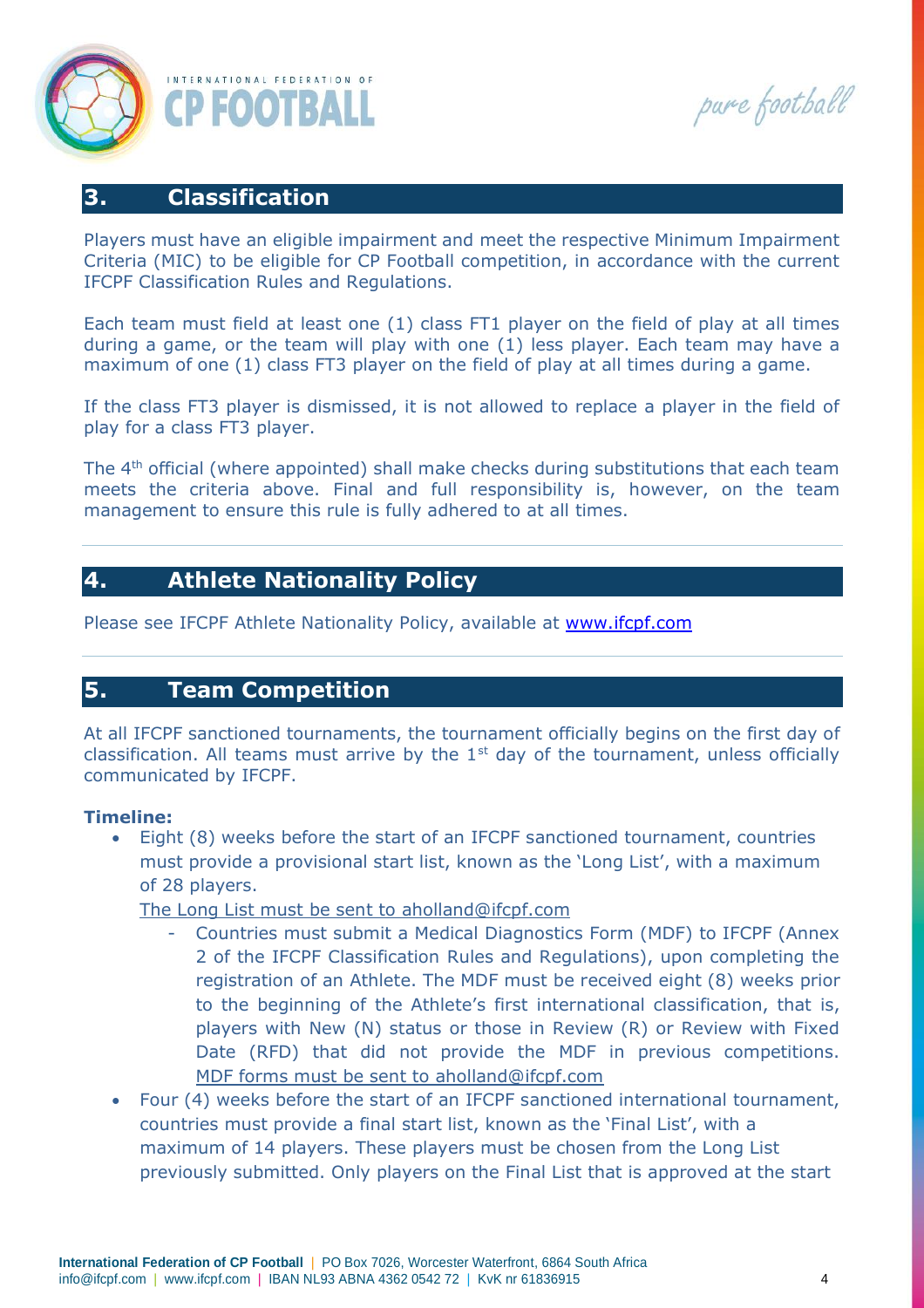

pure football

of the competition can take part.

The Final List must be sent to aholland@ifcpf.com

- After the four (4) week deadline and before the start of a tournament, changes in the Final List of 14 players are only accepted in exceptional cases and must be approved by the IFCPF in conjunction with the Local Organising Committee (LOC). Changes must be sent to aholland@ifcpf.com and LOC with an explanation of reason(s).
- After the start of a tournament no changes will be accepted.
- A team 'Start List' must be presented to the Technical Delegate or Head Referee at least 75 minutes before the start of the game by each of the competing teams.
- In addition to players' names, a maximum of 5 staff members are allowed to be included on the team 'Start List'. Only staff members whose names are stated on the 'Start List' are permitted to be in the Technical Area of the Field of Play from the end of team warm-up until the final whistle, inclusive of the half-time period and any stoppages in play. Outside of this period, only accredited team officials may enter the Field of Play area.

# **6. Tournament Format and Scoring**

The IFCPF Board, in conjunction with the LOC, will determine the details of each tournament considering factors such as the number of teams competing and the format to be used.

The tournament format may be decided by the drawing of lots or using a ranking system. The IFCPF Board reserves the right to take into account the geographical location of participating teams. The final decision will be the responsibility of the IFCPF Board.

## **Tournaments will be held on a group system with the following:**

- Group matches: Each team playing one match against each other in the same group, with points to be awarded as follows:
	- $-Win = 3 points$ :
	- $-$  Draw  $=$  1 point;
	- $-$  Loss  $= 0$  points.
- The ranking in each group is determined as follows:
	- Greatest number of points obtained in all group matches;
	- Goal difference in all group matches;
	- Greatest number of goals scored in all group matches.
- If two or more teams are equal on the basis of the above three criteria, their rankings will be determined as follows:
	- Greatest number of points obtained in the group matches between the teams concerned;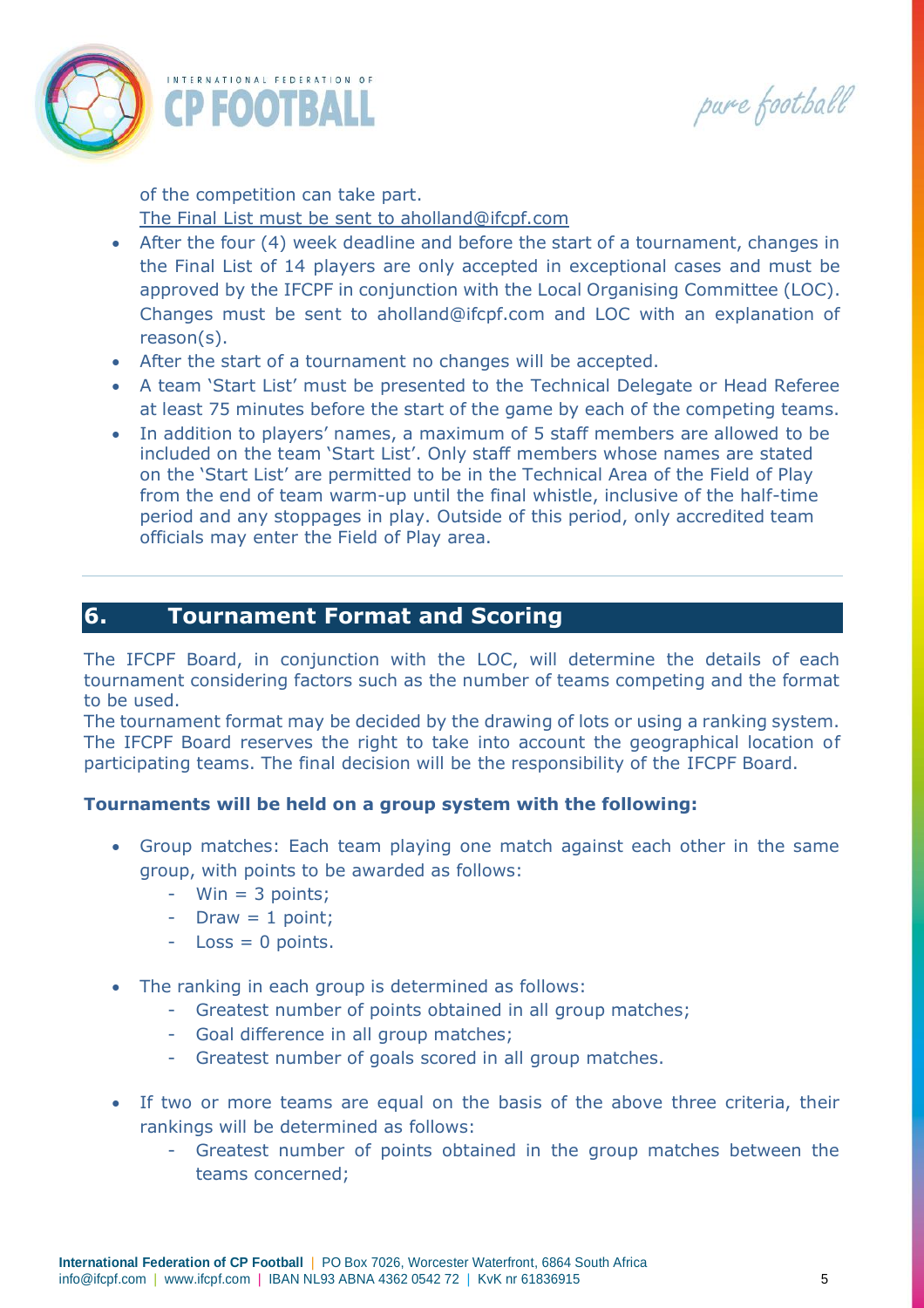

pare football

- Goal difference resulting from the group matches between the teams concerned;
- Greater number of goals scored in all group matches between the teams concerned;
- Drawing of lots by the IFCPF Technical Delegate and Local Organizing Committee;
- In all tournaments, a maximum of 10 goals scored will be allowed to be counted for the purposes of 'goal difference' including: 'goals scored' and 'goals against' in any single match. However, the final result in any single match shall be recorded with all goals scored.
	- In the event that both teams amass more than 10 goals each in the same game, and the result is a draw, both teams will be awarded 10 goals after the game is finished, no matter the final result.
	- In the event that both teams amass more than 10 goals each in the same game, the winning team will be awarded 1 goal extra after the game is finished, no matter the final result. Therefore, a score of  $11 - 10$  to the winning team.

# **7. Discipline**

Any player who receives two (2) cautions (yellow cards) during the tournament will automatically miss their team's next game. Any player who receives a direct red card during the tournament will automatically miss at least their team's next game.

All cautions shall be cleared at the end of the group stages although any outstanding suspensions shall carry over into the next stage of the competition.

The Disciplinary Committee shall be formed of:

- An Officials representative
- A representative of the Local Organizing Committee
- The IFCPF Technical Delegate or representative

The committee members will have no significant relationship with the affected party, will have had no involvement with the decision being appealed, and will be free from any other actual or perceived bias or conflict.

The Discipline Committee has the power to levy further suspensions in cases of excessive misconduct, before and after the game.

## **Timeline:**

• A representative from each nation shall collect copies of match record sheets 60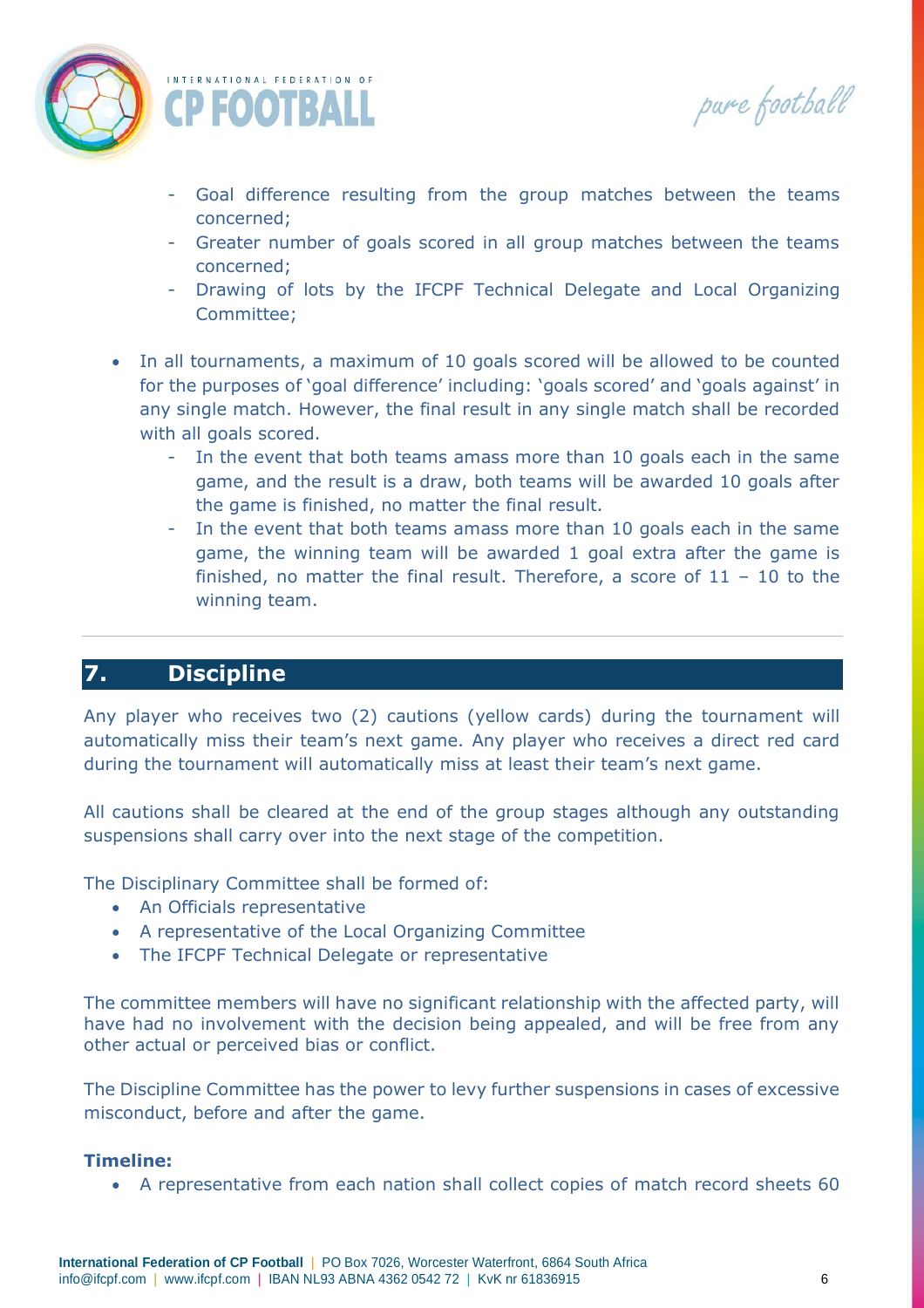

pare football

minutes after the final whistle. This shall be available from the tournament admin office at the venue.

• The Disciplinary Committee will communicate any disciplinary action to teams, where possible by midnight on the day of the game, or as early as possible on the following day.

## **Unserved suspensions:**

Match suspensions not served during the competition in which they were awarded (i.e. due to elimination or in the last match in the competition) shall be carried over to the representative team's next official match in an IFCPF sanctioned event.

# **8. Appeals**

Nations have the right to appeal over any disciplinary sanction issued or technical protest.

Any appeal should be submitted to the IFCPF Technical Delegate or Local Organizing Committee along with the appeal fee of 100 EUROS. Only in the case of an appeal on the basis of mistaken identity, this fee will be returned if the appeal is successful.

## **Timeline:**

- Teams must communicate their wish to appeal within 1 hour of receiving the notification of disciplinary action.
- An appeal must be received by the IFCPF Technical Delegate and Local Organizing Committee within 24 hours of the team receiving the notification of disciplinary action.
- Once received, where possible appeals will be heard by 12:00 midday on the following day
- The outcome will be communicated immediately after the decision has been made. The decision made will be final.
- The Appeals Committee shall be formed of:
	- An Officials representative, whom is not match referee or officials' representative of the Discipline Committee
	- A representative of the Local Organizing Committee, different from that of the Discipline Committee
	- IFCPF representative, different from that of the Discipline Committee

The committee members will have no significant relationship with the affected party, will have had no involvement with the decision being appealed, and will be free from any other actual or perceived bias or conflict.

Indisputable evidence is required for an official's decision to be overturned. Video footage shall be accepted to support an appeal and should be submitted to the Appeals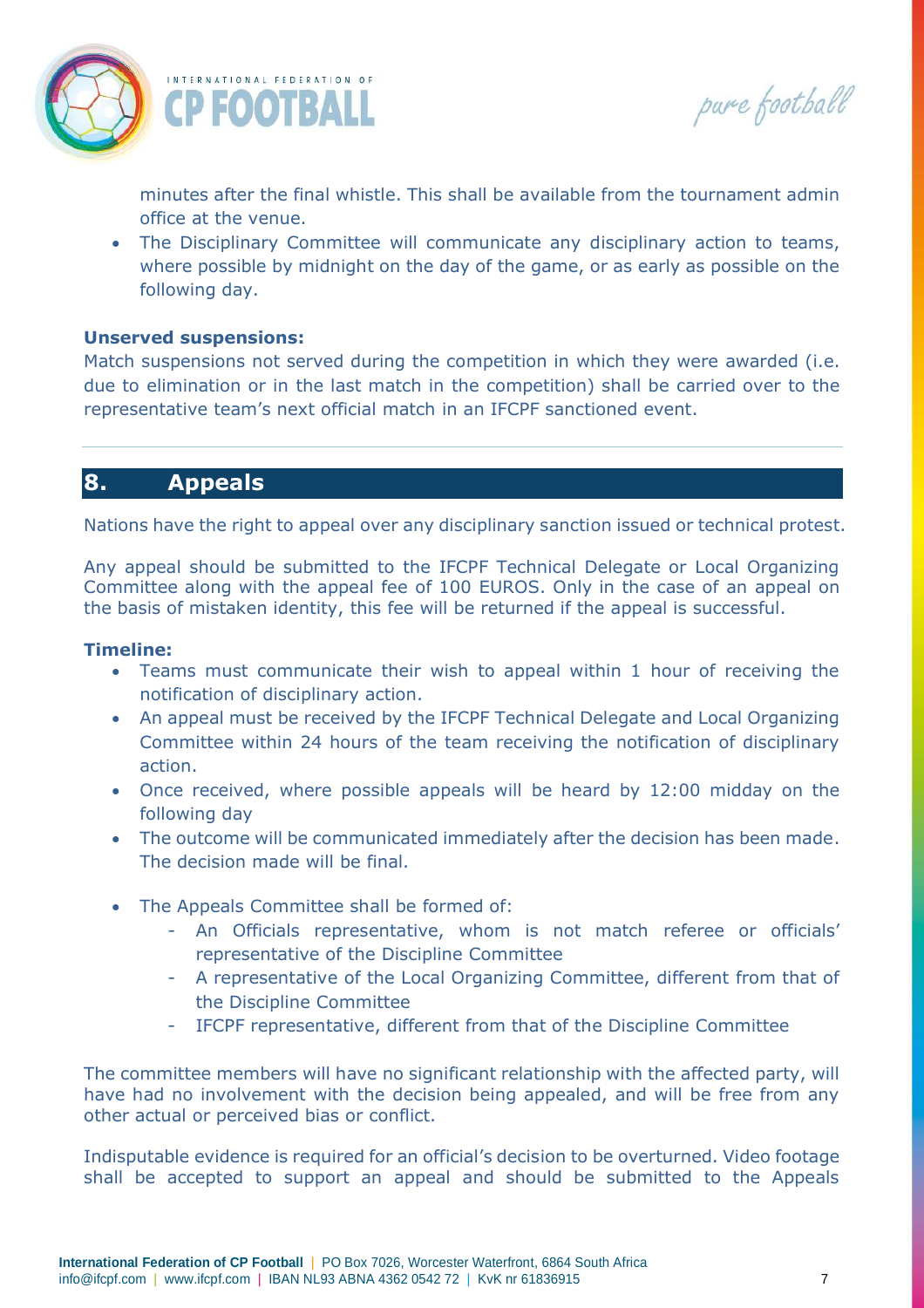

pure football

Committee with the appeal. Any evidence received after the appeal has been made will not be accepted.

The Appeals Committee will deal with discipline and technical protests not covered under the above rules.

# **9. Team Kit and Sponsorship**

Nations shall only wear kit Manufacturer Identification (MI), Product Technology Identification (PTI) and national association badges in all IFCPF sanctioned competitions.

## **Team Uniforms:**

- Manufacturer Identification (MI)
	- Trademark of item's manufacturer
	- Maximum size of 30  $\text{cm}^2$  when worn by the athlete
- Product Technology Identification (PTI)
	- Trademark of any fabric technology (e.g. Dri-Fit, Climacool)
	- Maximum size of 10  $\text{cm}^2$  when worn by the athlete
- Placement
	- One MI and one PTI per item

## **Accessories:**

- One MI and one PTI per item
- Maximum size of  $10 \text{ cm}^2$  when worn by the athlete

## **Equipment:**

- As sold on the retail consumer market

## **Sponsorship logos**

Teams are permitted to carry sponsorship logos on other items with the exception of the match clothing. Any sponsorship logos appearing on equipment, other than the Manufacturer Identification (MI) and Product Technology Identification (PTI), must be forwarded to IFCPF at least 2 weeks in advance of the tournament for approval. For other tournaments such as the Paralympic Games, different requirements may apply.

Maximum size of 300  $\text{cm}^2$ 

National team playing kits shall have numbers on the front and back of the playing shirts and the front of the playing shorts. Players numbers shall be between 1 and 14. Players should have the same number throughout the duration of the tournament.

Teams are required to have two full playing kits, with distinctive colours. Each goalkeeper must wear colours that are distinguish from the other players and the match officials.

If a replacement shirt or shorts are required, they must display the same playing number or a number not used by any other player within the squad.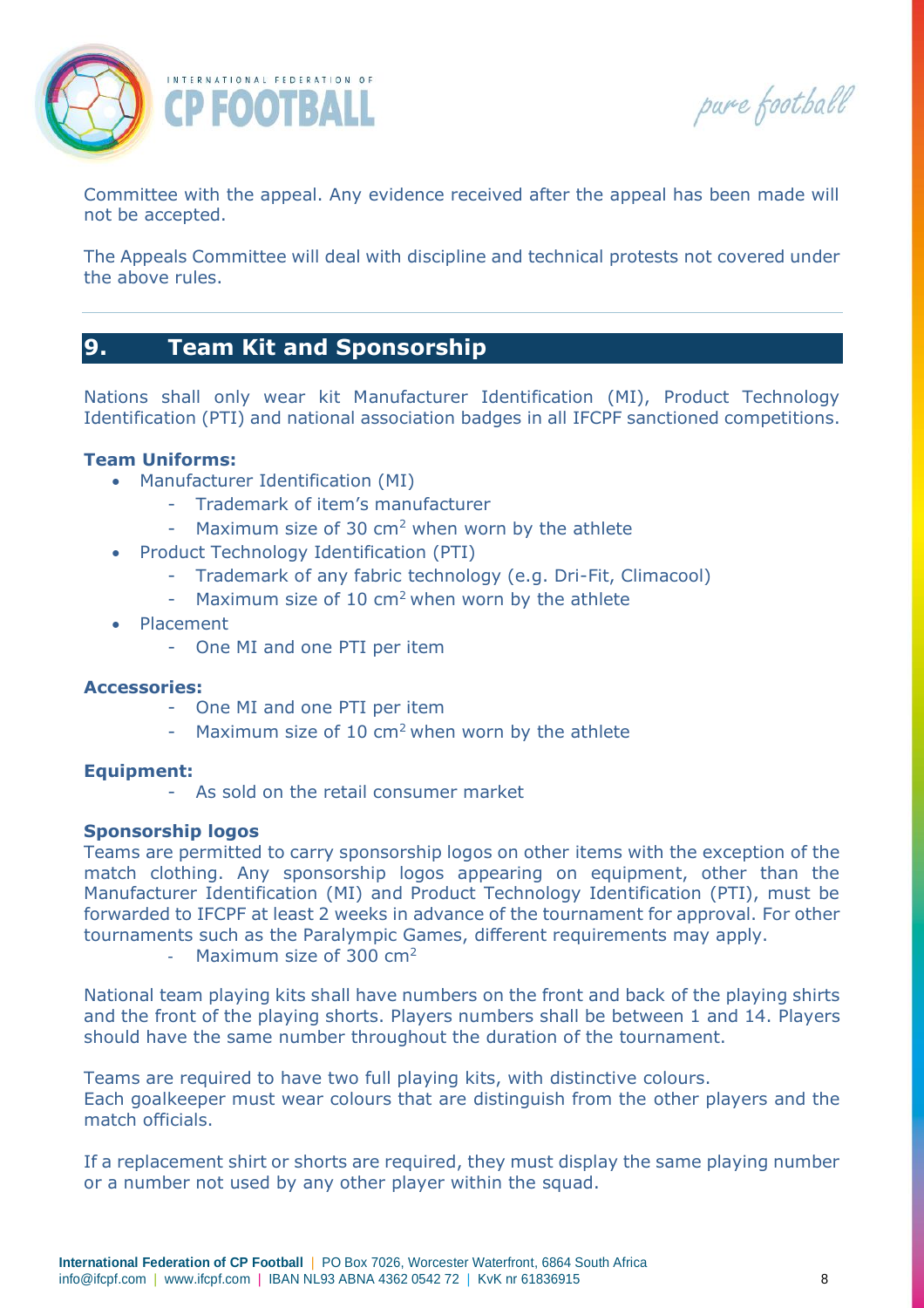

pure football

# **10. Team Meetings**

A representative from each nation must attend all team meetings.

Any nation found not attending shall be subject to a disciplinary fee of 100 Euros as a major infraction.

# **11. Match day Countdown**

Teams must report to the Field of Play at the start of each period of play within the given timeframe of the Match day Countdown or upon notification of the Referee and/or Other Match Officials.

Any teams found delaying the restart of play shall be subject to a disciplinary fee of 100 Euros as a major infraction.

## **12. Respect**

All players, coaches, team officials and match officials, must be committed to promoting inclusivity, and to eliminating all forms of discrimination.

Any allegations of discriminatory behavior brought to the attention of the IFCPF Board shall be fully investigated. Any individual/team found guilty shall be subject to disciplinary sanctions.

- For a first or a minor offence, the sanctions of a formal warning or a fine shall be given to a team.
- For reoffenders or for serious incidents, sanctions such as point deductions or expulsion from a tournament shall be given to a team.

Furthermore, any person (player, official, match official, etc.) who commits such an offence shall be suspended for a minimum of three matches.

# **13. Abandoned Game**

Games abandoned prior to kick-off being completed will be replayed in full where the tournament schedule allows.

In the case that the tournament schedule does not allow a game to be replayed, the result will be decided by drawing lots.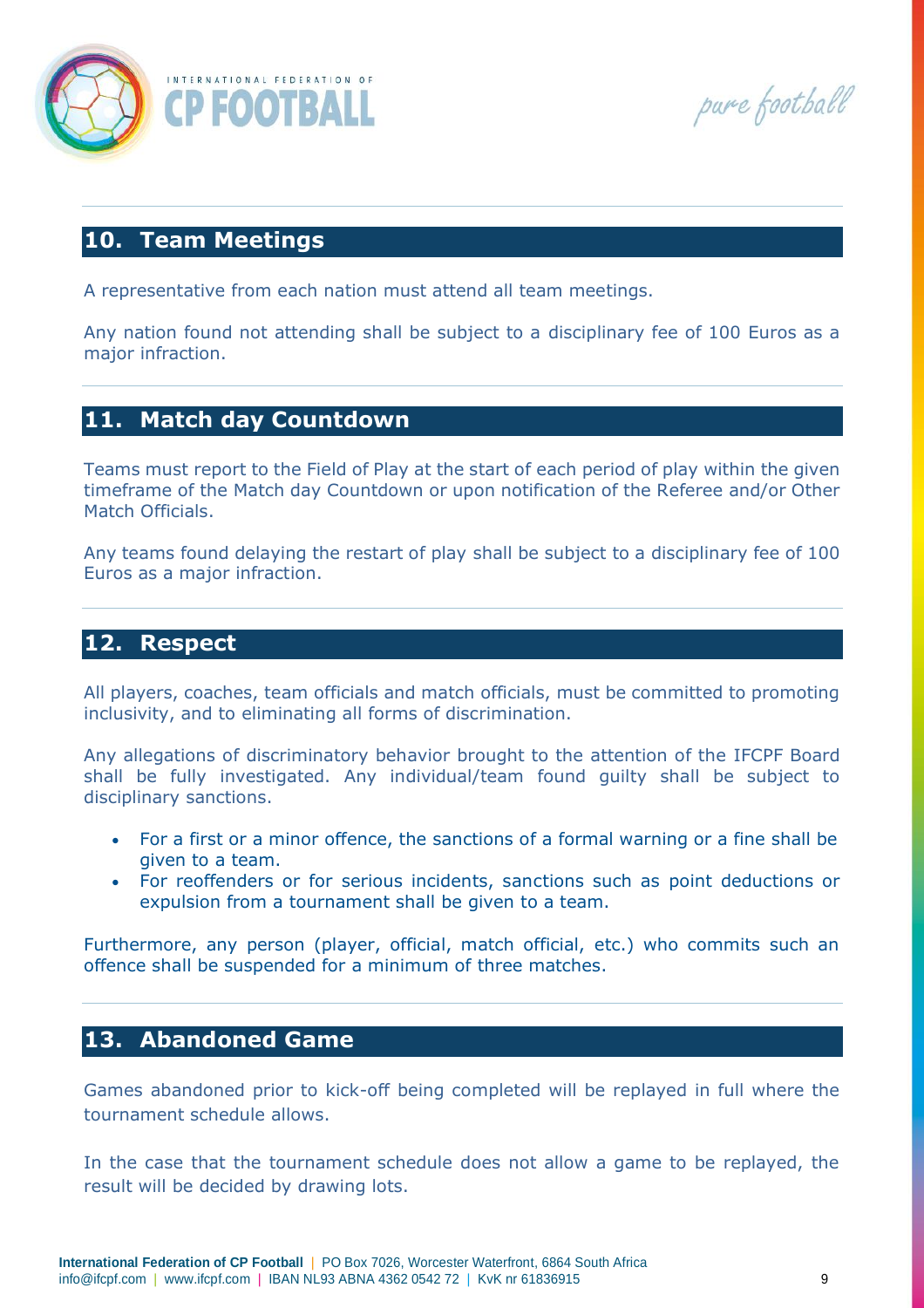

pure football

## **Once play has commenced:**

- Abandoned Games after 45 minutes the result and score line stands
- Games abandoned prior to 45 minutes being completed will be restarted at the time of the abandonment until the completion of the full game duration has taken place.
- In the case that the tournament schedule does not allow a game to be finished or restarted after abandonment, the score line at the time the game is ended will stand. In the case of a score line that is level, the result will be decided by drawing lots.
- Cautions leading to suspensions will in all circumstances stand, as will yellow cards received during an abandoned match. Players who receive a yellow card prior to the match being abandoned will carry this caution when they re-enter the field of play during the replay. Please note that teams reserve the right to start the replayed match with a different starting line-up than that submitted for the abandoned match.
- In the event that a team has a player(s) sent off prior to match being abandoned they must start the replay with the same number of players as they had on the field when the game was ended.
- If a match is abandoned by the referee due to a consequence of a team's actions, including having less than four (4) players eligible to be on the field, score line of 10 – 0 will be awarded to the match opponents.
- In the event that the match official abandoned the game due to both teams' actions, both teams will receive zero (0) points and a deficit of ten (10) goals.
- In all cases of abandonment due to negative actions of teams/players, the Football Committee/TD/LOC reserves the right to take further sanctions.

# **14. Disciplinary Fees**

Any breach of these rules shall incur a disciplinary fee as decided upon by the Discipline Committee.

- Minor infractions shall incur a fine of no less than 25 EUROS
- Major infractions shall incur a fine of no less than 100 EUROS

All fines must be paid within 24 hours of formal communication to the IFCPF Technical Delegate or Local Organizing Committee.

Any fines not paid within the 24 hour period, will incur an additional 25 EUROS for every 24 period the fine is not paid.